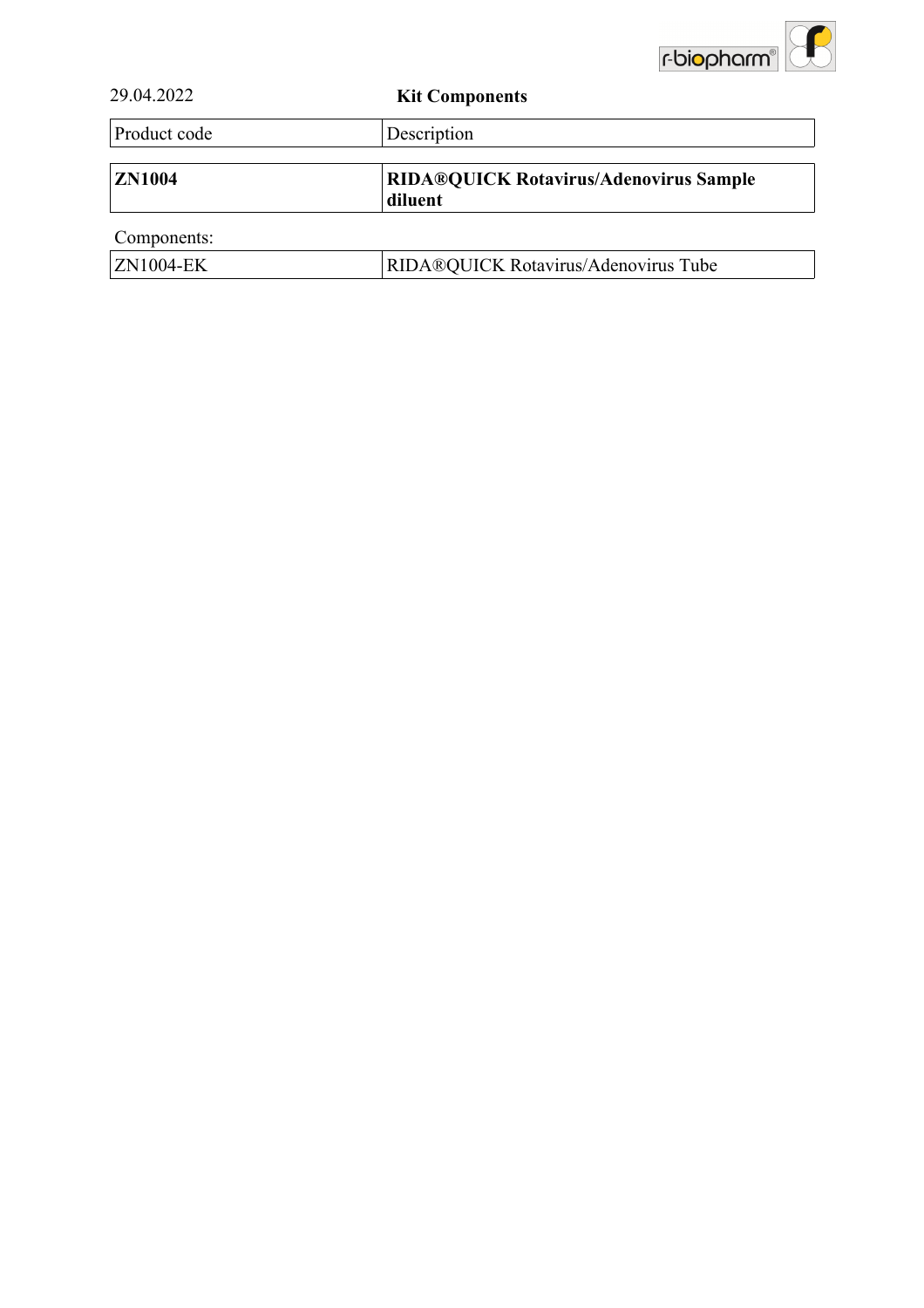

**according to 1907/2006/EC, Article 31**

Printing date 29.04.2022 Version number 4.0 Revision: 29.04.2022

## **SECTION 1: Identification of the substance/mixture and of the company/ undertaking**

**1.1 Product identifier**

**Trade name: RIDA®QUICK Rotavirus/Adenovirus Tube**

**Article number:** ZN1004-EK

**1.2 Relevant identified uses of the substance or mixture and uses advised against** No further relevant information available. **Application of the substance / the preparation:** In vitro

#### **1.3 Details of the supplier of the safety data sheet Manufacturer/Supplier:**

R-Biopharm AG An der neuen Bergstraße 17 D-64297 Darmstadt

**Further information obtainable from:** e-mail: info@r-biopharm.de **1.4 Emergency telephone number:**

CHEMTREC (worldwide): +1 703-741-5970 / 1-800-424-9300 CHEMTREC (United Kingdom): 44-870-8200418 and 44-2038073798 (toll free) For additional worldwide local emergency numbers refer to section 16.

## **SECTION 2: Hazards identification**

#### **2.1 Classification of the substance or mixture Classification according to Regulation (EC) No 1272/2008** The product is not classified, according to the CLP regulation.

**2.2 Label elements Labelling according to Regulation (EC) No 1272/2008** Void **Hazard pictograms** Void **Signal word** Void **Hazard statements** Void **2.3 Other hazards Results of PBT and vPvB assessment PBT:** Not applicable. **vPvB:** Not applicable.

## **SECTION 3: Composition/information on ingredients**

**3.2 Chemical characterisation: Mixtures Description:** Mixture of substances with nonhazardous additions.

**Dangerous components:** Void **Additional information:** For the wording of the listed hazard phrases refer to section 16.

## **SECTION 4: First aid measures**

#### **4.1 Description of first aid measures**

**General information:** No special measures required.

**After inhalation:** Supply fresh air; consult doctor in case of complaints.

**After skin contact:** Immediately wash with water and soap and rinse thoroughly.

**After eye contact:** Rinse opened eye for several minutes under running water.

**After swallowing:** If symptoms persist consult doctor.

**4.2 Most important symptoms and effects, both acute and delayed**

No further relevant information available.

(Contd. on page 2)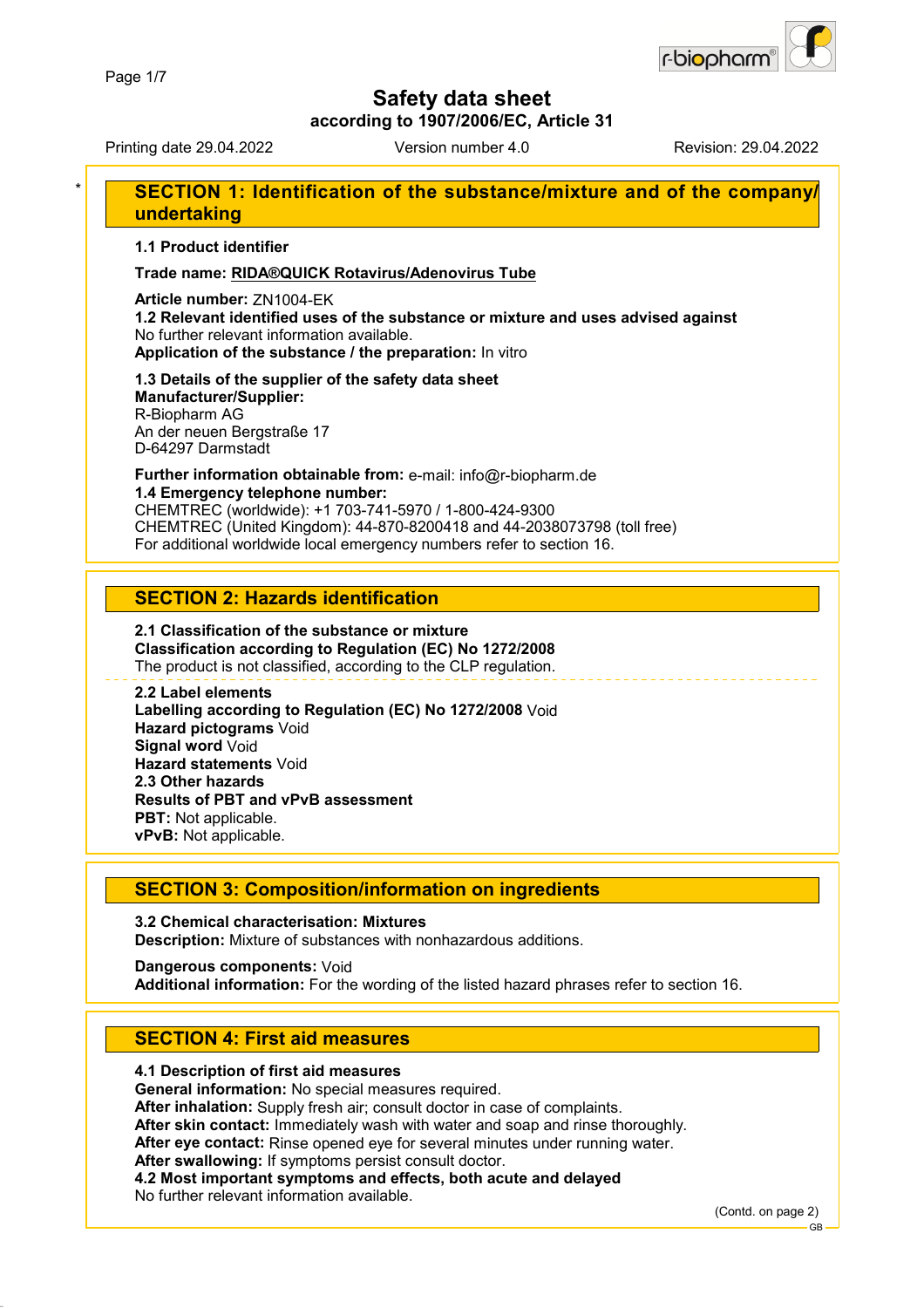

**according to 1907/2006/EC, Article 31**

Printing date 29.04.2022 Version number 4.0 Revision: 29.04.2022

**Trade name: RIDA®QUICK Rotavirus/Adenovirus Tube**

(Contd. of page 1)

**4.3 Indication of any immediate medical attention and special treatment needed** No further relevant information available.

## **SECTION 5: Firefighting measures**

**5.1 Extinguishing media**

**Suitable extinguishing agents:** Use fire extinguishing methods suitable to surrounding conditions. **5.2 Special hazards arising from the substance or mixture**

No further relevant information available.

**5.3 Advice for firefighters**

**Protective equipment:** No special measures required.

## **SECTION 6: Accidental release measures**

**6.1 Personal precautions, protective equipment and emergency procedures**

Wear protective clothing.

**6.2 Environmental precautions:**

Dilute with plenty of water.

Do not allow to enter sewers/ surface or ground water.

**6.3 Methods and material for containment and cleaning up:**

Absorb with liquid-binding material (sand, diatomite, acid binders, universal binders, sawdust).

**6.4 Reference to other sections**

See Section 7 for information on safe handling.

See Section 8 for information on personal protection equipment.

See Section 13 for disposal information.

## **SECTION 7: Handling and storage**

**7.1 Precautions for safe handling** No special measures required. **Information about fire - and explosion protection:** No special measures required.

**7.2 Conditions for safe storage, including any incompatibilities Storage:**

**Requirements to be met by storerooms and receptacles:** No special requirements. **Information about storage in one common storage facility:** Not required. **Further information about storage conditions:** None.

**7.3 Specific end use(s)** No further relevant information available.

## **SECTION 8: Exposure controls/personal protection**

#### **8.1 Control parameters**

**Additional information about design of technical facilities:** No further data; see item 7.

**Ingredients with limit values that require monitoring at the workplace:**

The product does not contain any relevant quantities of materials with critical values that have to be monitored at the workplace.

**Additional information:** The lists valid during the making were used as basis.

#### **8.2 Exposure controls**

**Personal protective equipment:**

**General protective and hygienic measures:**

The usual precautionary measures are to be adhered to when handling chemicals. **Respiratory protection:** Not required.

(Contd. on page 3)

GB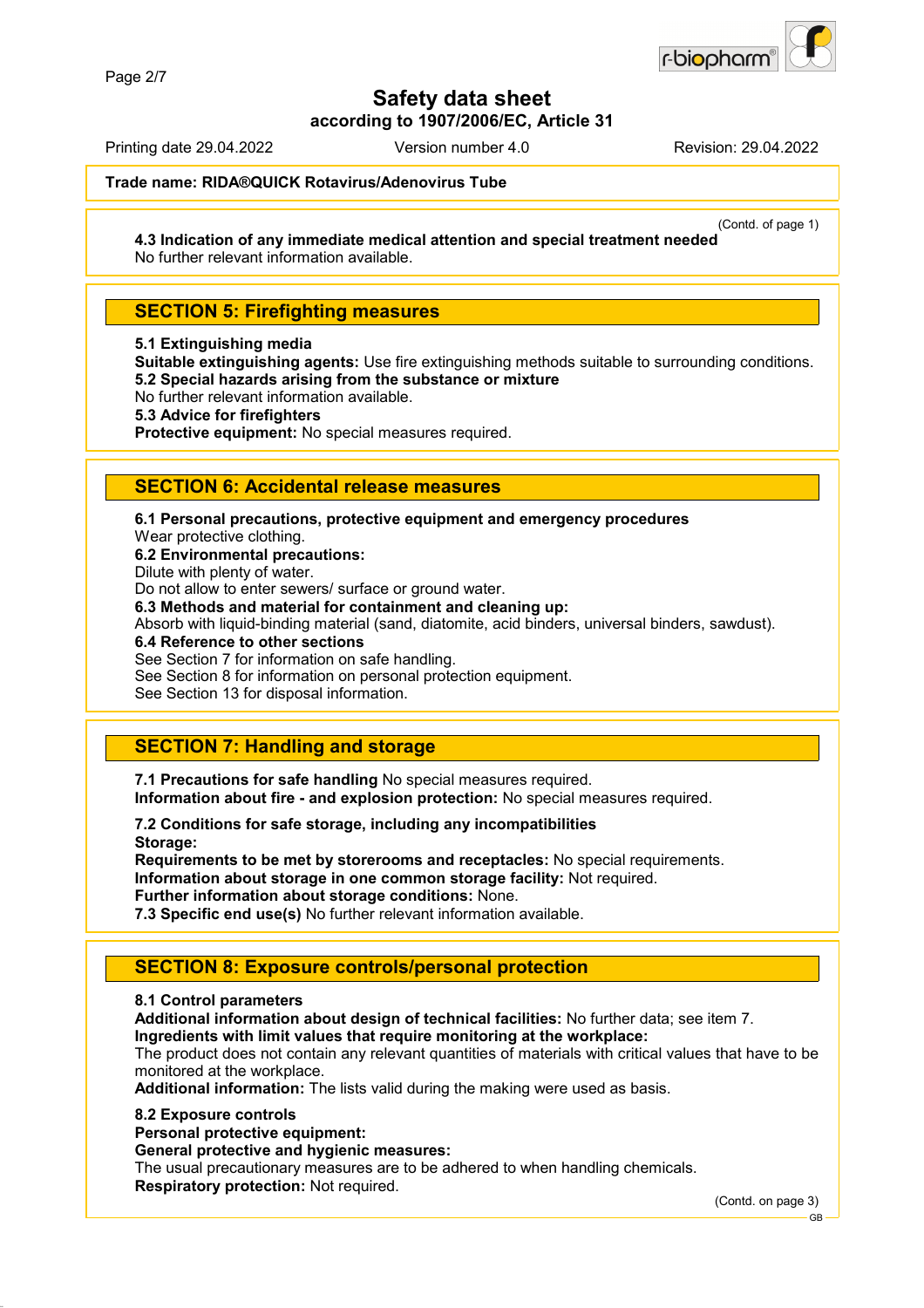**according to 1907/2006/EC, Article 31**

Printing date 29.04.2022 Version number 4.0 Revision: 29.04.2022

(Contd. of page 2)

#### **Trade name: RIDA®QUICK Rotavirus/Adenovirus Tube**

#### **Protection of hands:**

The glove material has to be impermeable and resistant to the product/ the substance/ the preparation.

Due to missing tests no recommendation to the glove material can be given for the product/ the preparation/ the chemical mixture.

Selection of the glove material on consideration of the penetration times, rates of diffusion and the degradation

#### **Material of gloves**

The selection of the suitable gloves does not only depend on the material, but also on further marks of quality and varies from manufacturer to manufacturer. As the product is a preparation of several substances, the resistance of the glove material can not be calculated in advance and has therefore to be checked prior to the application.

#### **Penetration time of glove material**

The exact break trough time has to be found out by the manufacturer of the protective gloves and has to be observed.

#### **For the permanent contact gloves made of the following materials are suitable:**

The exact break trough time has to be found out by the manufacturer of the protective gloves and has to be observed.

#### **As protection from splashes gloves made of the following materials are suitable:**

The exact break trough time has to be found out by the manufacturer of the protective gloves and has to be observed.

**Eye protection:** Goggles recommended during refilling

| 9.1 Information on basic physical and chemical properties<br><b>General Information</b> |                                               |
|-----------------------------------------------------------------------------------------|-----------------------------------------------|
| Appearance:                                                                             |                                               |
| Form:                                                                                   | Fluid                                         |
| Colour:                                                                                 | Colourless                                    |
| Odour:                                                                                  | Characteristic                                |
| <b>Odour threshold:</b>                                                                 | Not determined.                               |
| pH-value at 20 °C:                                                                      | 9.4                                           |
| <b>Change in condition</b>                                                              |                                               |
| Melting point/freezing point:                                                           | 0 °C                                          |
| Initial boiling point and boiling range: 100 °C                                         |                                               |
| Flash point:                                                                            | Not applicable.                               |
| Flammability (solid, gas):                                                              | Not applicable.                               |
| <b>Decomposition temperature:</b>                                                       | Not determined.                               |
| Auto-ignition temperature:                                                              | Product is not selfigniting.                  |
| <b>Explosive properties:</b>                                                            | Product does not present an explosion hazard. |
| <b>Explosion limits:</b>                                                                |                                               |
| Lower:                                                                                  | Not determined.                               |
| Upper:                                                                                  | Not determined.                               |
| Vapour pressure at 20 °C:                                                               | $23$ hPa                                      |
| Density at 20 °C:                                                                       | 1.01501 $g/cm3$                               |
| <b>Relative density</b>                                                                 | Not determined.                               |

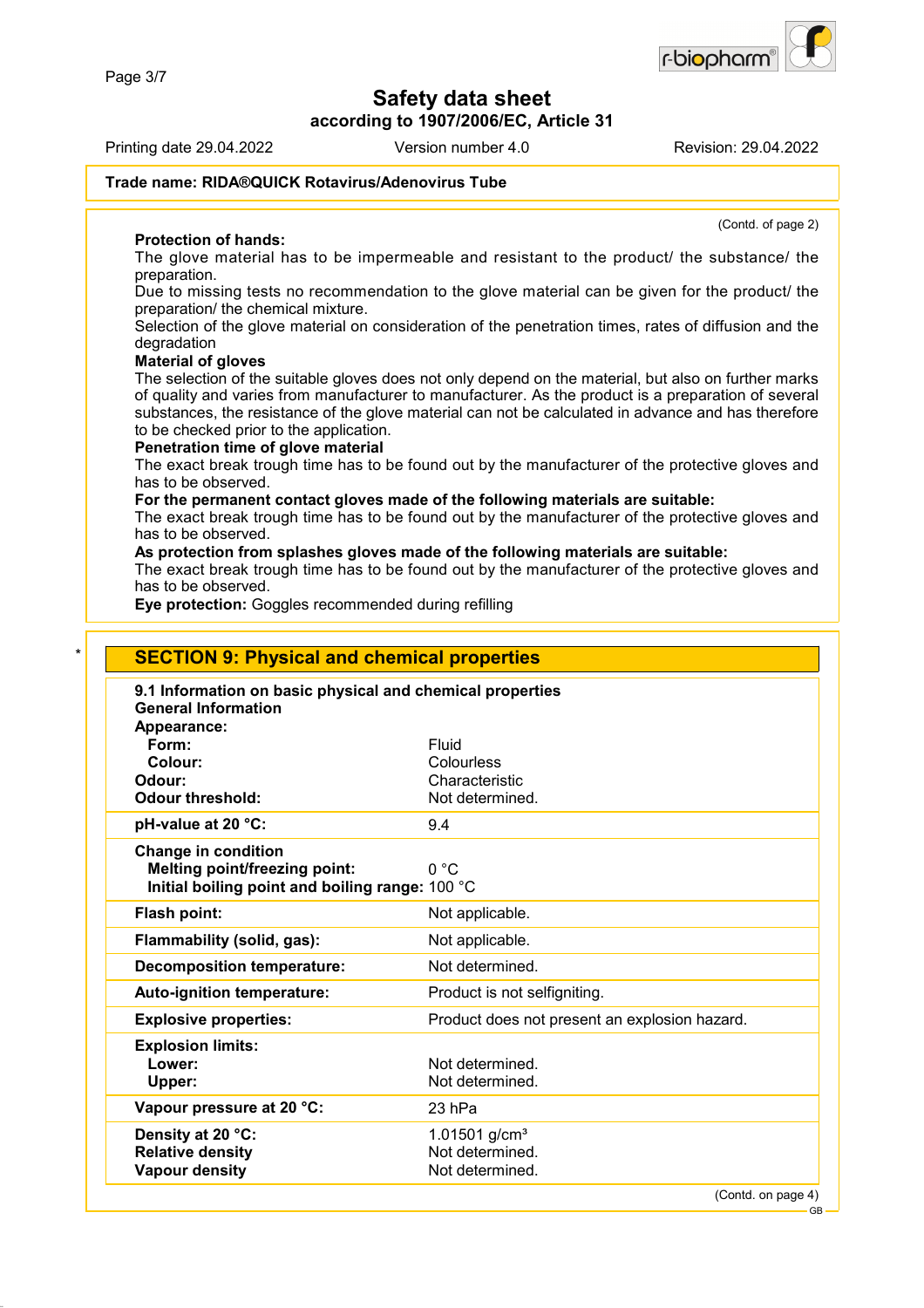

**according to 1907/2006/EC, Article 31**

Printing date 29.04.2022 Version number 4.0 Revision: 29.04.2022

#### **Trade name: RIDA®QUICK Rotavirus/Adenovirus Tube**

|                                             | (Contd. of page 3)                         |
|---------------------------------------------|--------------------------------------------|
| <b>Evaporation rate</b>                     | Not determined.                            |
| Solubility in / Miscibility with<br>water:  | Fully miscible.                            |
| Partition coefficient: n-octanol/water:     | Not determined.                            |
| <b>Viscosity:</b><br>Dynamic:<br>Kinematic: | Not determined.<br>Not determined.         |
| <b>Solvent content:</b><br>Water:           | $93.3\%$                                   |
| <b>Solids content:</b>                      | 6.7 $%$                                    |
| 9.2 Other information                       | No further relevant information available. |

## **SECTION 10: Stability and reactivity**

**10.1 Reactivity** No further relevant information available.

**10.2 Chemical stability**

**Thermal decomposition / conditions to be avoided:**

No decomposition if used according to specifications.

**10.3 Possibility of hazardous reactions** No dangerous reactions known.

**10.4 Conditions to avoid** No further relevant information available.

**10.5 Incompatible materials:** No further relevant information available.

**10.6 Hazardous decomposition products:** No dangerous decomposition products known.

## **SECTION 11: Toxicological information**

**11.1 Information on toxicological effects**

**Acute toxicity** Based on available data, the classification criteria are not met.

#### **LD/LC50 values relevant for classification:**

#### **77-86-1 trometamol**

Oral LD50 >5,000 mg/kg (rat) Dermal LD50 >5,000 mg/kg (rat)

#### **Primary irritant effect:**

**Skin corrosion/irritation** Based on available data, the classification criteria are not met. **Serious eye damage/irritation** Based on available data, the classification criteria are not met. **Respiratory or skin sensitisation** Based on available data, the classification criteria are not met. **Additional toxicological information:**

**CMR effects (carcinogenity, mutagenicity and toxicity for reproduction) Germ cell mutagenicity** Based on available data, the classification criteria are not met.

**Carcinogenicity** Based on available data, the classification criteria are not met.

**Reproductive toxicity** Based on available data, the classification criteria are not met.

**STOT-single exposure** Based on available data, the classification criteria are not met.

**STOT-repeated exposure** Based on available data, the classification criteria are not met.

**Aspiration hazard** Based on available data, the classification criteria are not met.

(Contd. on page 5)

GB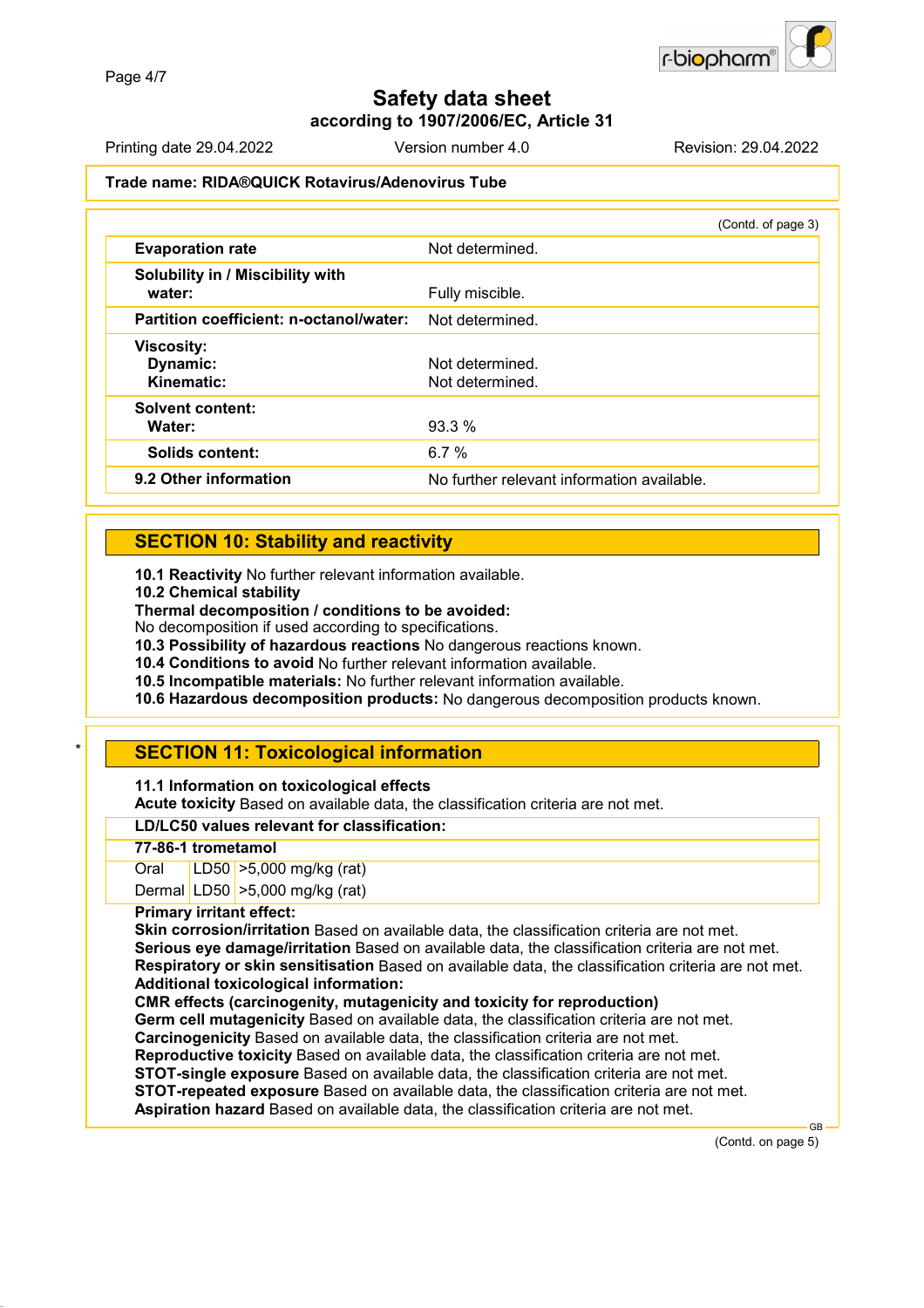

#### **according to 1907/2006/EC, Article 31**

Printing date 29.04.2022 Version number 4.0 Revision: 29.04.2022

## **Trade name: RIDA®QUICK Rotavirus/Adenovirus Tube**

(Contd. of page 4)

| <b>SECTION 12: Ecological information</b>                                                                                                                  |                                                                                                                                                                                             |  |
|------------------------------------------------------------------------------------------------------------------------------------------------------------|---------------------------------------------------------------------------------------------------------------------------------------------------------------------------------------------|--|
| <b>12.1 Toxicity</b>                                                                                                                                       |                                                                                                                                                                                             |  |
| <b>Aquatic toxicity:</b>                                                                                                                                   |                                                                                                                                                                                             |  |
| 77-86-1 trometamol                                                                                                                                         |                                                                                                                                                                                             |  |
| EC50/48h >980 mg/l (aquatic invertebrates)                                                                                                                 |                                                                                                                                                                                             |  |
| ErC50/48h 473 mg/l (Algae)                                                                                                                                 |                                                                                                                                                                                             |  |
| 12.2 Persistence and degradability No further relevant information available.<br>12.3 Bioaccumulative potential No further relevant information available. |                                                                                                                                                                                             |  |
| 12.4 Mobility in soil No further relevant information available.                                                                                           |                                                                                                                                                                                             |  |
| <b>Additional ecological information:</b>                                                                                                                  |                                                                                                                                                                                             |  |
| <b>General notes:</b>                                                                                                                                      |                                                                                                                                                                                             |  |
|                                                                                                                                                            | Water hazard class 1 (German Regulation) (Self-assessment): slightly hazardous for water<br>Do not allow undiluted product or large quantities of it to reach ground water, water course or |  |
| sewage system.                                                                                                                                             |                                                                                                                                                                                             |  |
| 12.5 Results of PBT and vPvB assessment                                                                                                                    |                                                                                                                                                                                             |  |
| PBT: Not applicable.<br>vPvB: Not applicable.                                                                                                              |                                                                                                                                                                                             |  |
| 12.6 Other adverse effects No further relevant information available.                                                                                      |                                                                                                                                                                                             |  |
|                                                                                                                                                            |                                                                                                                                                                                             |  |
| <b>SECTION 13: Disposal considerations</b><br>13.1 Waste treatment methods<br>Recommendation Disposal must be made according to official regulations.      |                                                                                                                                                                                             |  |
| <b>Uncleaned packaging:</b><br>Recommendation: Disposal must be made according to official regulations.                                                    | Recommended cleansing agents: Water, if necessary together with cleansing agents.                                                                                                           |  |
| <b>SECTION 14: Transport information</b>                                                                                                                   |                                                                                                                                                                                             |  |
| 14.1 UN-Number                                                                                                                                             | Void                                                                                                                                                                                        |  |
| ADR, ADN, IMDG, IATA<br>14.2 UN proper shipping name                                                                                                       |                                                                                                                                                                                             |  |
| ADR, ADN, IMDG, IATA                                                                                                                                       | Void                                                                                                                                                                                        |  |
| 14.3 Transport hazard class(es)                                                                                                                            |                                                                                                                                                                                             |  |
| ADR, ADN, IMDG, IATA                                                                                                                                       |                                                                                                                                                                                             |  |
| <b>Class</b>                                                                                                                                               | Void                                                                                                                                                                                        |  |
| 14.4 Packing group                                                                                                                                         |                                                                                                                                                                                             |  |
| ADR, IMDG, IATA                                                                                                                                            | Void                                                                                                                                                                                        |  |
| <b>14.5 Environmental hazards:</b>                                                                                                                         |                                                                                                                                                                                             |  |
| <b>Marine pollutant:</b>                                                                                                                                   | No                                                                                                                                                                                          |  |
| 14.6 Special precautions for user                                                                                                                          | Not applicable.                                                                                                                                                                             |  |
| 14.7 Transport in bulk according to Annex II                                                                                                               |                                                                                                                                                                                             |  |
| of Marpol and the IBC Code                                                                                                                                 | Not applicable.<br>(Contd. on page 6)                                                                                                                                                       |  |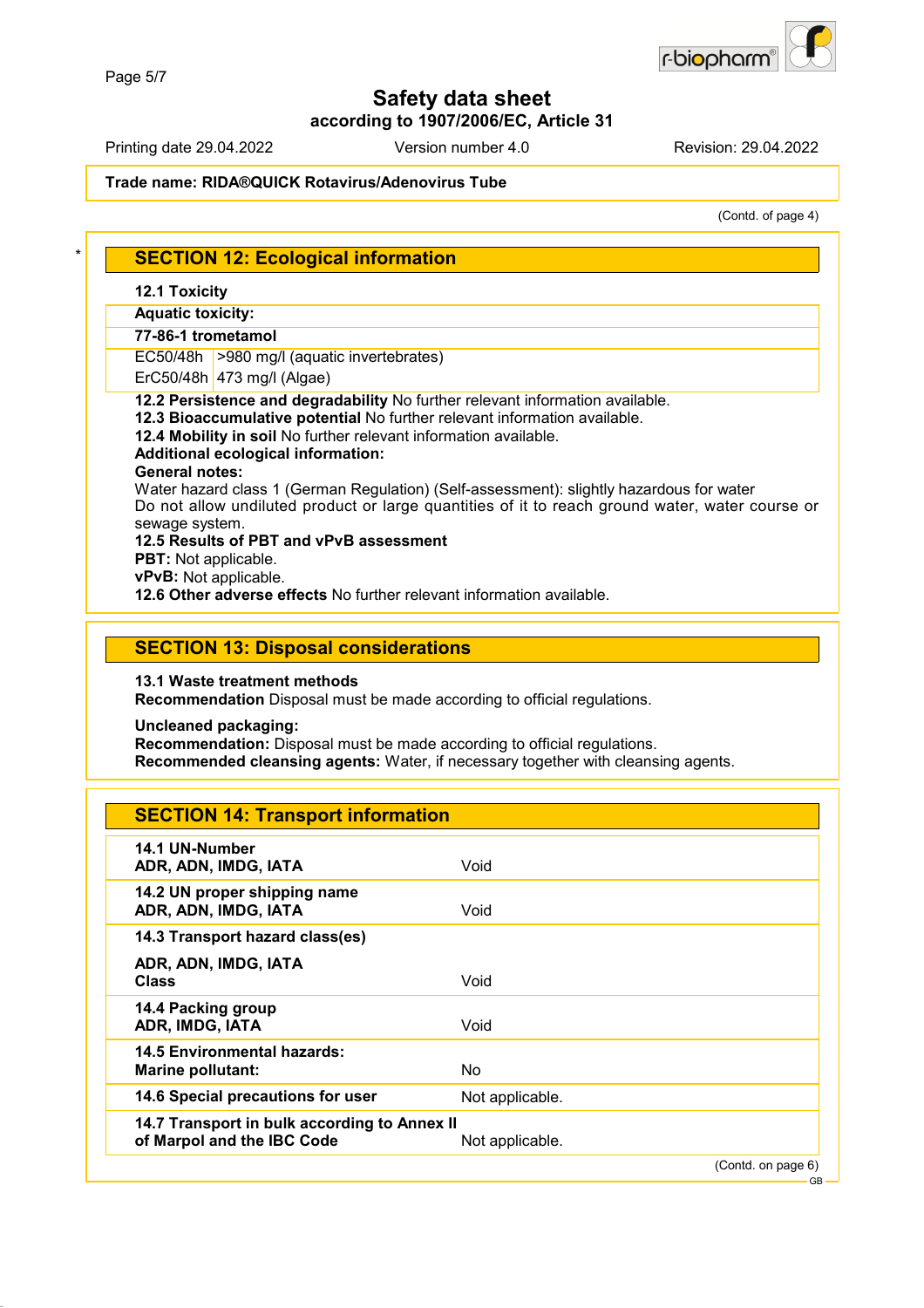

**according to 1907/2006/EC, Article 31**

Printing date 29.04.2022 Version number 4.0 Revision: 29.04.2022

#### **Trade name: RIDA®QUICK Rotavirus/Adenovirus Tube**

|                                          | (Contd. of page 5)                                      |
|------------------------------------------|---------------------------------------------------------|
| <b>Transport/Additional information:</b> | Not dangerous according to the above<br>specifications. |
| <b>UN "Model Regulation":</b>            | Void                                                    |

## **SECTION 15: Regulatory information**

**15.1 Safety, health and environmental regulations/legislation specific for the substance or mixture**

**Directive 2012/18/EU**

**Named dangerous substances - ANNEX I** None of the ingredients is listed.

**National regulations:**

**Waterhazard class:** Water hazard class 1 (Self-assessment): slightly hazardous for water. **15.2 Chemical safety assessment:** A Chemical Safety Assessment has not been carried out.

## **SECTION 16: Other information**

This information is based on our present knowledge. However, this shall not constitute a guarantee for any specific product features and shall not establish a legally valid contractual relationship.

**Department issuing SDS:** QS 0049-6151-8102-0 **Contact:** QS 0049-6151-8102-0 **Worldwide local emergency numbers** Argentina Spanish Local (City) Buenos Aires Americas 54-1159839431 Australia English Local (City) Sydney Oceania 61-290372994 Austria German Local (City) Vienna Europe 43-13649237 Belgium French Local (City) Brussels Europe 32-28083237 Brazil Portuguese Local (City) Rio De Janeiro Americas 55-2139581449 Brazil Portuguese Local (City) Sao Paulo Americas 55-1143491359 Brazil - Toll Free Portuguese Toll free Mobile-Enabled Americas 0800 892 0479 Bulgaria Bulgarian Local (City) Plovdiv Europe 359-32570104 Cayman Islands English Local (National) Americas 345-749-8392 Chile Spanish Local (City) Santiago Americas 56 2 2581 4934 China Mandarin Local (National) Asia 4001-204937 Colombia Spanish Toll Free Americas 01800-710-2151 Costa Rica Spanish Local (National) Americas 506-40003869 Croatia Croatian Local (City) Zagreb Europe 385-17776920 Czech Republic Czech Local (City) Prague Europe 420-228880039 Denmark Danish Local (National) Europe 45-69918573 Dominican Republic Spanish Local (City) Santo Domingo Americas (829) 956-7588 El Salvador Spanish Local (City) San Salvador Americas 503 2136 7633 Estonia Estonian Local (National) Europe 372-6681294 Finland Finnish Local (City) Helsinki Europe 358-942419014 France French National Europe 33-975181407 Germany German Local (City) Frankfurt Europe 49-69643508409 0800-181-7059 Greece Greek Local (City) Athens Europe 30-2111768478 Grenada English Local (City) St George Americas 1 (473) 230-0165 Guinea French Americas 224 660 71 03 00 Hong Kong Toll Free Asia 800-968-793 Hungary Hungarian Local (City) Budapest Europe 36-18088425 Iceland Icelandic Local (City) Reykjavik Europe 354 539 0655 India Hindi, Bengali, English Asia 000-800-100-7141 Indonesia Indonesian Toll Free Asia 001-803-017-9114

(Contd. on page 7)

GB